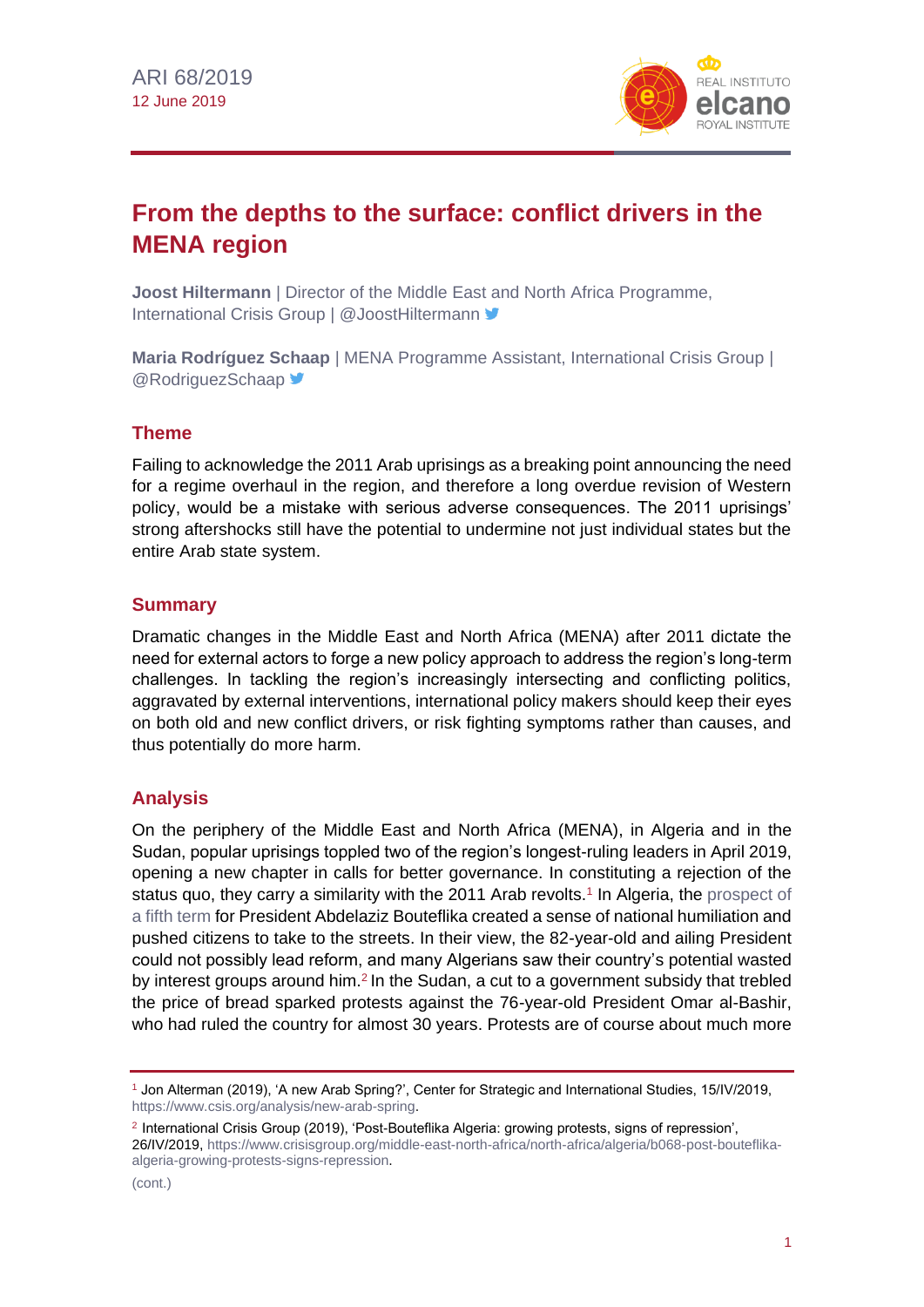than bread, with anger centred more generally on a police state's governance failures.<sup>3</sup> Today, the outcomes of the political transitions in the two countries remains unclear.

Continued popular activism throughout the region is proof of a people's enduring aspiration for an end to corruption and for better governance. However, [eight years after](https://blog.realinstitutoelcano.org/dejemos-en-paz-la-primavera-arabe/) citizens across the Arab world took to the streets voicing a widespread sense of social injustice, authoritarianism has begun to re-establish itself with a vengeance, bankrolled by Saudi and Emirati cheque-book diplomacy. The regimes that survived the challenge to their rule, instead of re-imagining and reforming themselves to head off further popular protests, are mostly reinforcing the fragile governance structures that have long fed the grievances that prompted the Arab uprisings, including by channelling scarce resources into strengthening their repressive capabilities. Meanwhile, events in the region continue to create new security concerns for external actors.

Although rightly concerned by developments in the region and fearing the impact in the form of refugees/migrants and jihadism, outside actors are generally not helping. Whereas at the start of the 2011 Arab uprisings Western actors had voiced support for the aspirations of the people in the squares, today short-term priorities are producing securitised policies, which dominate their relations with MENA states. Longer-term drivers of conflict, although recognised rhetorically as part of policy, remain on the backburner of policy makers' agendas.

Today, after all that the region's people have suffered and lost, mass protests in Algeria and the Sudan seem unlikely to trigger a domino effect similar to that [initiated by Tunisia](http://www.realinstitutoelcano.org/wps/portal/rielcano_es/contenido?WCM_GLOBAL_CONTEXT=/elcano/elcano_es/zonas_es/ari24-2018-escribano-dos-brechas-expectativas-economicas-transicion-tunez) almost a decade ago. Yet they should serve as a clear reminder that unaddressed grievances will spawn popular rebellion sooner or later. Failing to acknowledge the 2011 Arab uprisings as a breaking point announcing the need for a regime overhaul in the region, and therefore a long overdue revision of Western policy, would be a mistake with serious adverse consequences.

#### Old and new drivers of MENA conflicts

Throughout history, the region has suffered repeated upheavals that either advanced or challenged it, and each of these 'earthquakes' has set off its own set of conflicts. At least five separate 'conflict clusters' have emerged from the trauma of WWI, the dismemberment of the Ottoman Empire and the onset of colonial rule, as Arab societies are still seeking to overcome the grievances of their founding:<sup>4</sup>

• Cluster I: internal conflicts deriving from the creation of the region's disjointed governing structures (I-A), and challenges to its borders (I-B). Examples of I-A: various military coups (Egypt, Iraq, Syria, Yemen and Tunisia); and of I-B: Kurdish

<sup>3</sup> International Crisis Group (2019), 'Bashir moves Sudan to dangerous new ground', 26/II/2019, [https://www.crisisgroup.org/africa/horn-africa/sudan/bashir-moves-sudan-dangerous-new-ground.](https://www.crisisgroup.org/africa/horn-africa/sudan/bashir-moves-sudan-dangerous-new-ground)

<sup>4</sup> For a detailed account of the five conflict clusters, see Joost Hiltermann (2018), 'Tackling the MENA region's intersecting conflicts", International Crisis Group, 13/II/2018, [https://www.crisisgroup.org/middle](https://www.crisisgroup.org/middle-east-north-africa/eastern-mediterranean/syria/tackling-mena-regions-intersecting-conflicts)[east-north-africa/eastern-mediterranean/syria/tackling-mena-regions-intersecting-conflicts.](https://www.crisisgroup.org/middle-east-north-africa/eastern-mediterranean/syria/tackling-mena-regions-intersecting-conflicts)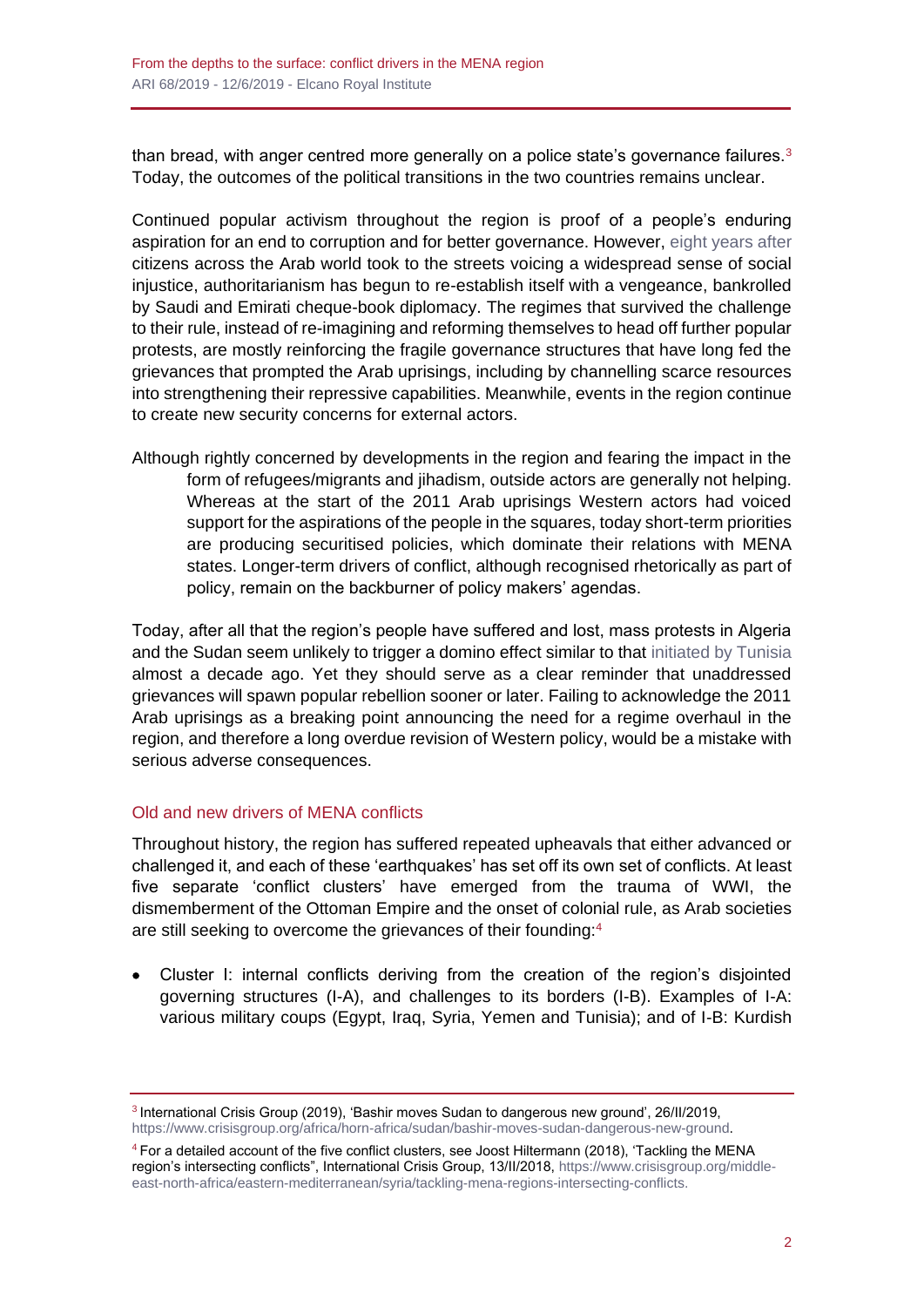insurgencies against their respective central states, and the transnational ambitions of jihadist movements.

- Cluster II: Israeli-Arab wars and Palestinian uprisings deriving from the 1948 creation of the state of Israel. Examples: in 1967, 1973, 1982, 1988 and on.
- Cluster III: conflicts stemming from Iran's outward projection in the aftermath of the 1979 Islamic Revolution, and efforts to curb it. Examples: the 1980-88 Iran-Iraq war and Israel-Hezbollah wars in 1993, 1996 and 2006.
- Cluster IV: fighting associated with Sunni radicalisation, which was triggered by the Arab states' defeat in the 1967 war and the 1979 siege of Mecca. Examples: jihadists vs Soviets in Afghanistan, efforts to suppress the Muslim Brotherhood, the 9/11 and other jihadist attacks.
- Cluster V: civil wars triggered by state collapse in the wake of the 2011 Arab uprisings. Examples: Libya, Yemen and Syria. Other states may still be standing but are both highly repressive and internally fragile. Examples: Egypt, Algeria, Tunisia, Lebanon, Jordan and possibly also Saudi Arabia.

The Arab uprisings have left the region in disarray and more deeply polarised. Power vacuums resulting from collapsing states, in the absence of regional unity, functioning conflict-resolution mechanisms or a global arbiter, have empowered ambitious non-state actors and invited interventions by regional actors who fear negative implications to their vested interests. External actors compound this situation through interference, often destructive, that invariably is driven by self-interest, even if well-intentioned.

The 2011 uprisings' strong aftershocks still have the potential to undermine not just individual states but the entire Arab state system. They largely removed previously influential Arab states (Egypt, Iraq and Syria) as significant actors, compelling the Gulf states to step into the breach and launch new interventions across the region.<sup>5</sup> Yet, illequipped to tackle the region's challenges, these actors are failing to impose even the outlines of a new order, and instead contribute to the chaos.

Unprecedented levels of intersecting conflict in the MENA region pose difficult challenges to international policymakers. As pre-existing conflict 'clusters' intersect, original conflict drivers are obscured by new grievances and objectives. This makes individual conflicts harder to analyse and address and heightens the risk that external assistance has adverse unintended consequences. Syria is in the unique position of seeing all five conflict clusters intersect.<sup>6</sup>

<sup>&</sup>lt;sup>5</sup> 'Reflections five years after the uprisings', Project on Middle East Political Science, POMEPS studies, 28/III/[, https://pomeps.org/2016/03/28/pomeps-studies-18-reflections-five-years-after-the-uprisings.](https://pomeps.org/2016/03/28/pomeps-studies-18-reflections-five-years-after-the-uprisings)

<sup>&</sup>lt;sup>6</sup> The 2011 challenge to the regime (I-A) dragged in Iran and Hizbollah (II and III), as well as Turkey and Qatar (pro-Muslim Brotherhood, IV), which have competed with Saudi Arabia (anti-Brotherhood, IV); the war has fomented intra-Sunni radicalisation (IV), leading to an increasingly sectarian-tinged struggle (III and IV), while the Kurds have been emboldened to demand self-rule (I-B). To top it off, the rise of jihadists provoked military intervention by the US and its Western allies; the threat of Assad falling drew in Russia; (cont.)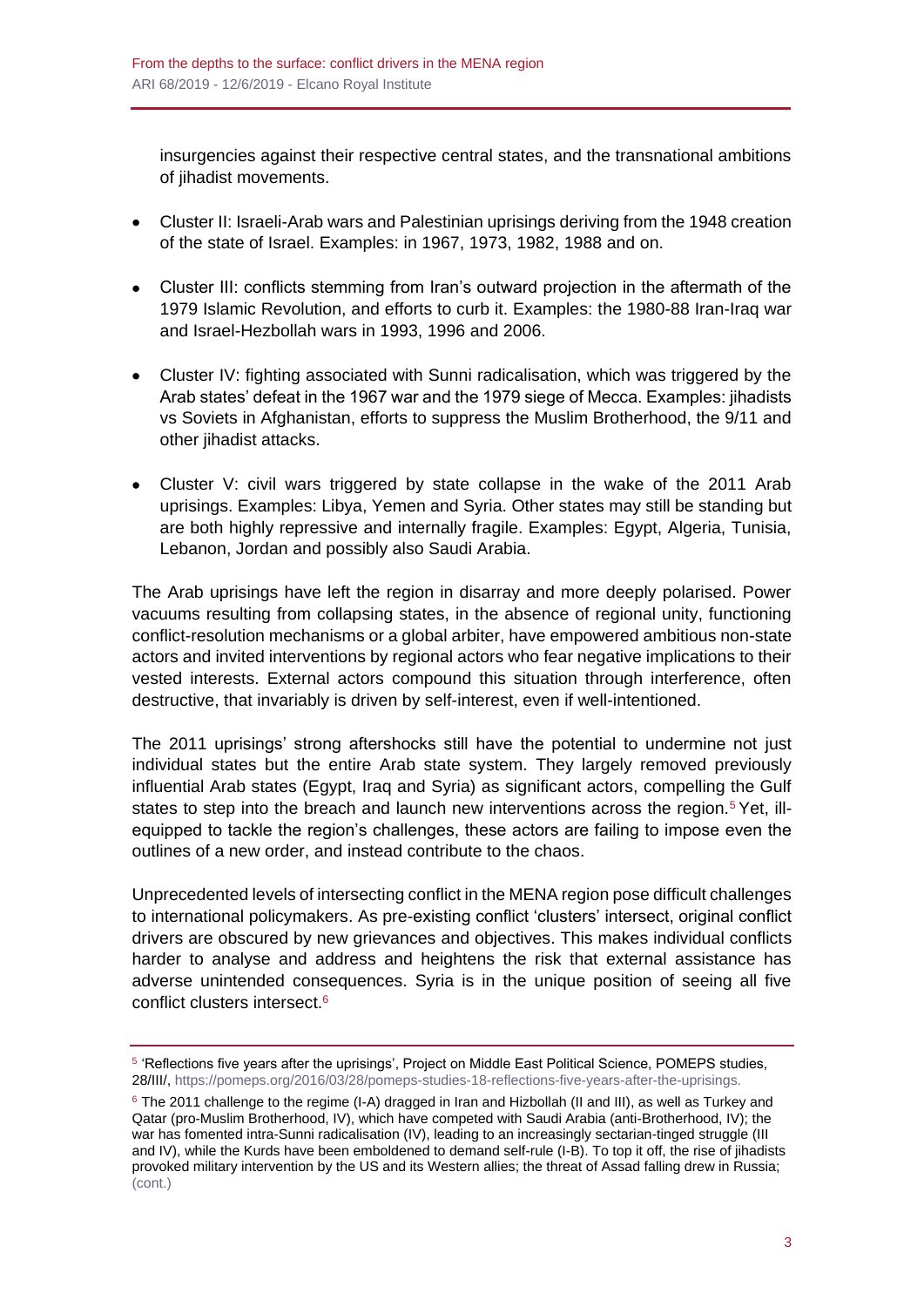Tackling the region's new complexity will require a new approach. Outside actors should identify, acknowledge and accommodate both new but also old conflict drivers, and understand how positive impact in one arena could cause adverse effects in another. They should be wary of unintentionally strengthening local non-state actors pursuing sub-state or transnational agendas, or regional states pursuing sub-state agendas in neighbours in an attempt to keep them weak and to counter adversaries.

## The Arab uprisings and their aftermath

To many, the uprisings signalled the need for a change of course in policy towards the MENA region, where a Western 'stability paradigm' had long supported inherently fragile authoritarian regimes, $<sup>7</sup>$  and where overly securitised policies were overlooking and</sup> aggravating deeper drivers of conflict. For a short moment, such a policy shift seemed to be taking place.

In February 2011, at the yearly Munich Security Conference, the US Secretary of State Hillary Clinton noted that security and 'the need for democratic development' had never so clearly converged in the Middle East. Clinton said that the status quo was 'simply not sustainable' and that 'leaders in the region may be able to hold back the tide for a while, but not for long'. To 'help our partners take systematic steps to usher in a better future where people's voices are heard, their rights respected, and their aspirations met' was no longer simply a matter of idealism but a strategic necessity.<sup>8</sup>

However, this reprioritisation did not take place. The economic and financial crisis of 2008-09, combined with the legacy of interventions in Iraq and Afghanistan, accelerated the decline of Western primacy in the MENA region. In a more multipolar world, a multiplicity of players made common solutions and political settlements more elusive. Thus, in those instances and fields where Western actors aimed to support the region's people, competing agendas were at play, resulting in an incoherent response to the uprisings. Expressing support for protesters in Egypt and intervening directly in Libya, Western powers failed to act in Bahrain, not wanting to confront their Gulf allies. Then, in acknowledgement of their limited ability to impose order on the region, they did not intervene in Syria either.

Soon, a counterrevolution led by Saudi Arabia began to reverse the changes set in motion by the uprisings. It helped reinstate the Egyptian military regime; kept monarchies in Jordan, [Morocco](http://www.realinstitutoelcano.org/wps/portal/rielcano_en/contenido?WCM_GLOBAL_CONTEXT=/elcano/elcano_in/zonas_in/commentary-amrani-morocco-singular-path-troubled-region) and Bahrain afloat with large amounts of aid; and funded militias elsewhere. The region's activists failed to unite around a common vision and to drive out status quo powers that violently resisted change. As regional and non-state armed actors

and the PKK's local affiliate's progress in northern Syria triggered Turkish intervention (related to Ankara and the PKK's own Cluster I-B conflict inside Turkey). The Syrian war itself is a Cluster V conflict, with an as yet unknown outcome.

 $7$  Shadi Hamid (2015), 'Islamism, the Arab Spring, and the failure of America's do-nothing policy in the Middle East', *The Atlantic*, 9/X/2015[, https://www.theatlantic.com/international/archive/2015/10/middle](https://www.theatlantic.com/international/archive/2015/10/middle-east-egypt-us-policy/409537/)[east-egypt-us-policy/409537.](https://www.theatlantic.com/international/archive/2015/10/middle-east-egypt-us-policy/409537/)

<sup>&</sup>lt;sup>8</sup> 'Hilary Clinton's remarks at the Munich Security Conference', 5/II/2011, US Department of State, [https://2009-2017.state.gov/secretary/20092013clinton/rm/2011/02/156044.htm.](https://2009-2017.state.gov/secretary/20092013clinton/rm/2011/02/156044.htm)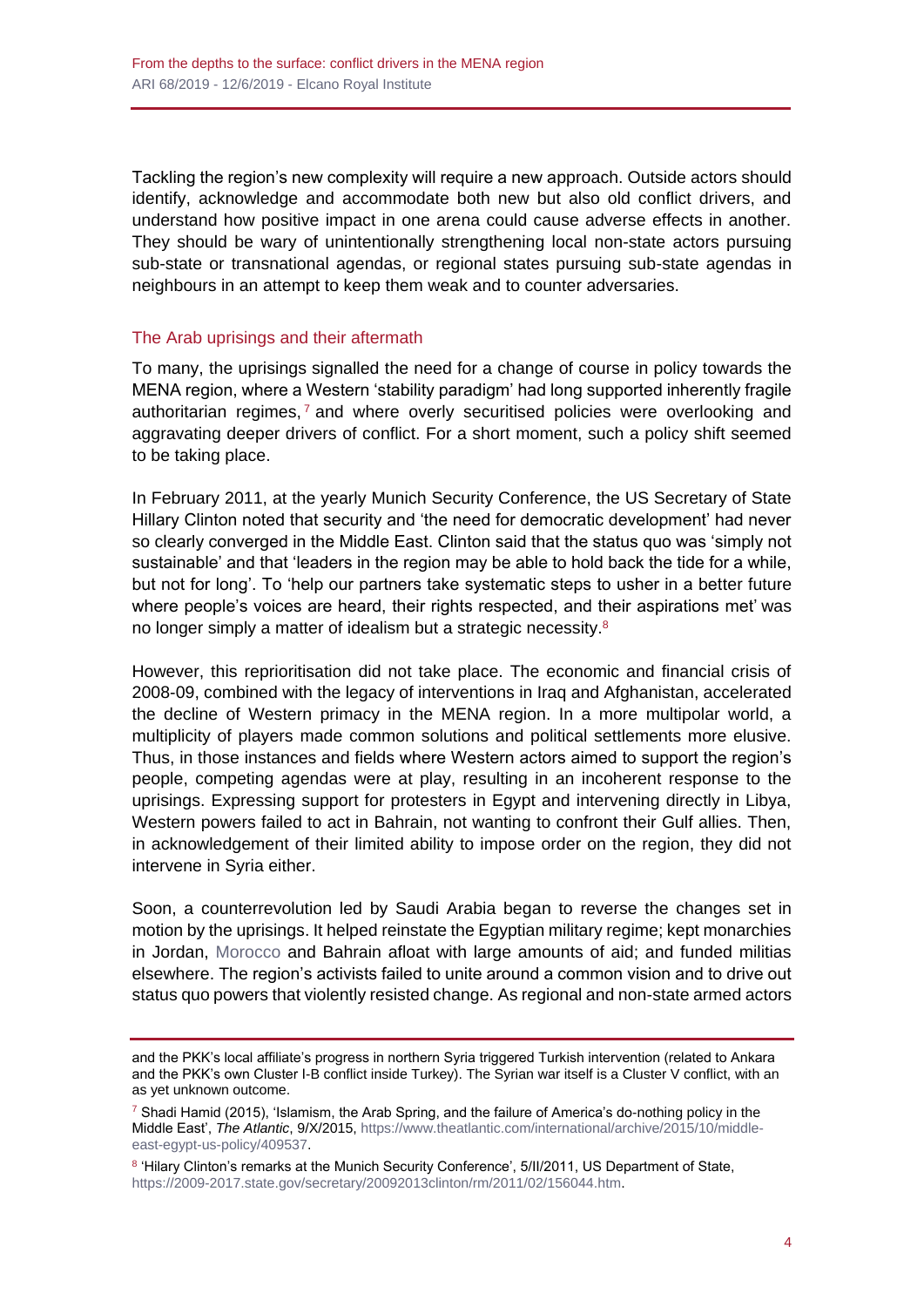jumped into the power vacuums created by collapsing states, Western actors that initially voiced their support for the aspirations of the region's citizens began to shift towards more reactive, heavily securitised, approaches. In many cases these realigned them with the 'same-old' state forces seeking 'stability' and restoration of expired social contracts.

Thus, while the uprisings initially raised hopes of profound social change, they brought disillusion instead, as change proved cosmetic or turned into worse. In the aftermath of the uprisings, instead of re-imagining themselves, the states that remained standing resisted reform and reinforced their repressive apparatus.

Yet, protests in the Sudan and Algeria are the most recent reminder that a deeply felt sense of social injustice persists. Elsewhere, protests expressing frustration with dysfunctional systems of governance have continued sporadically, including in Jordan, Iraq and Tunisia. <sup>9</sup> Protests occurred before 2011 as well, which underlines the continuum of unaddressed grievances.

## Towards a more positive engagement with the MENA region

Addressing MENA's persistent governance crisis will not be easy. External actors wishing to support positive change face a region in desperate need of reform yet governed by elites with an existential interest to counteract change whose outcome they cannot control. In almost every MENA country today, the political, economic and social challenges present before the uprisings have worsened, and the political and economic environment post-Arab uprisings is even less conducive to reform.

While some Arab states are making expensive public-relations efforts to attract foreign investment, genuine reform will depend on more inclusive political and economic governance, which utilises the region's human potential to the fullest. Resource-rich Arab states are in a race against time as they rely on elusive economic growth to redistribute wealth and pre-empt dissent. But for the resource-poor, a more inclusive growth process will be the only viable way forward, lest they face collapse.

In the face of these challenges, Western powers might be tempted to see the reemergence of 'the enemy that we know' as a welcome return of some sort of stability. After all, the dysfunctional but familiar (dis-) order that emerged out of the collapse of the Ottoman Empire had long underwritten at least relative stability. Without the trigger of the popular uprising in Tunisia, the prevailing conditions could perhaps have endured for a while longer: the way in which reform-resisting regimes in the region muddle through today serves as evidence.

Indeed, although the region-wide uprisings 'demonstrated the short-sightedness of the 'stability paradigm' –the model of Arab governments doing the West's bidding in return for the West overlooking the suppression of dissent– that had animated US and

<sup>9</sup> Marc Lynch (2019), 'Is the next Arab uprising happening in plain sight?', *The Washington Post*, 'Monkey Cage', 26/II/2019, [https://www.washingtonpost.com/politics/2019/02/26/is-next-arab-uprising-happening](https://www.washingtonpost.com/politics/2019/02/26/is-next-arab-uprising-happening-plain-sight)[plain-sight.](https://www.washingtonpost.com/politics/2019/02/26/is-next-arab-uprising-happening-plain-sight) (cont.)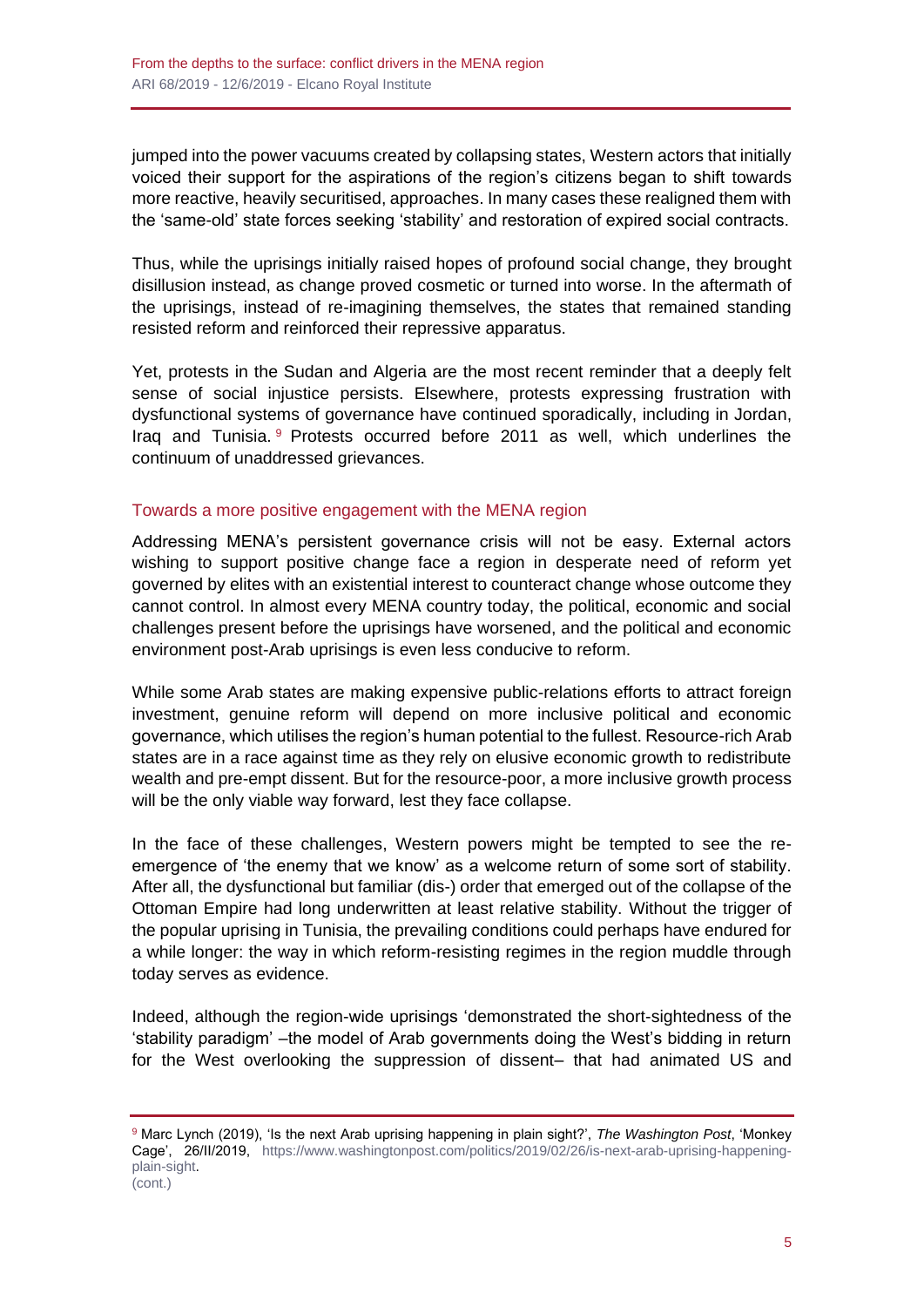European policy for a half-century', $10$  energy, restricting migration and terrorism continue to top Western policy agendas.

However, failing to see the Arab uprisings as a breaking point warning of the need for a new approach would be a mistake. Just because the region's collapse is not complete does not mean the remnants will be able to survive for long.

Thus, the question facing external actors today is whether it is in their interest to maintain the current order or to enable its transformation. To the extent that the uprisings represented a final rupture of the social contract in individual MENA societies, and a rejection of the post-WWI order/disorder more broadly, they should serve to refocus outside actors' attention on the Arab states' lingering legitimacy crisis. In engaging with the region, they should give priority attention to issues of governance and other deeper drivers of conflict.

Of course, a new social contract can only emerge locally, from within societies, and change must be driven by the region's citizens. Past lessons serve as evidence of the limited capacity of external actors to impose order on the region and, moreover, Western governments are by no means the sole external actors in the region. Yet, in rethinking their relationship with the MENA region today, they should at the very least seek to become more aware of how their part in the interaction serves to either support or impede change.

External interventions interact with conflict drivers in their various clusters, often compounding them, and overly securitised, short-term policies directed towards individual events in individual conflicts pay insufficient attention to a conflict's deeper drivers. The idea that authoritarianism can help tackle extremism continues to prove just as misguided today as it has done in the past. Meanwhile, efforts at mediating negotiated settlements to MENA conflicts flounder on these conflicts' increasingly interconnected nature. The structure of Western governments' and organisations' bureaucracies does not help either: they remain compartmentalised in their understanding of, and approach to, the MENA region, having erected internal, artificial barriers that obstruct efforts at finding a collective way out.

It is clear that the last thing the region needs is a refashioning of the old order. Driven by fear of further chaos, Western states risk setting the stage for even greater chaos once their re-found allies breathe their last.

Instead, they should:

• Rebuild the trust and credibility they have lost with the region's people as a result of decades of support for postcolonial autocrats and the post-9/11 wars in Afghanistan and Iraq. Technical cooperation and development aid have the potential to do so, but only when that cooperation is actually based on the values that the international

<sup>10</sup> Hamid, *op. cit*.